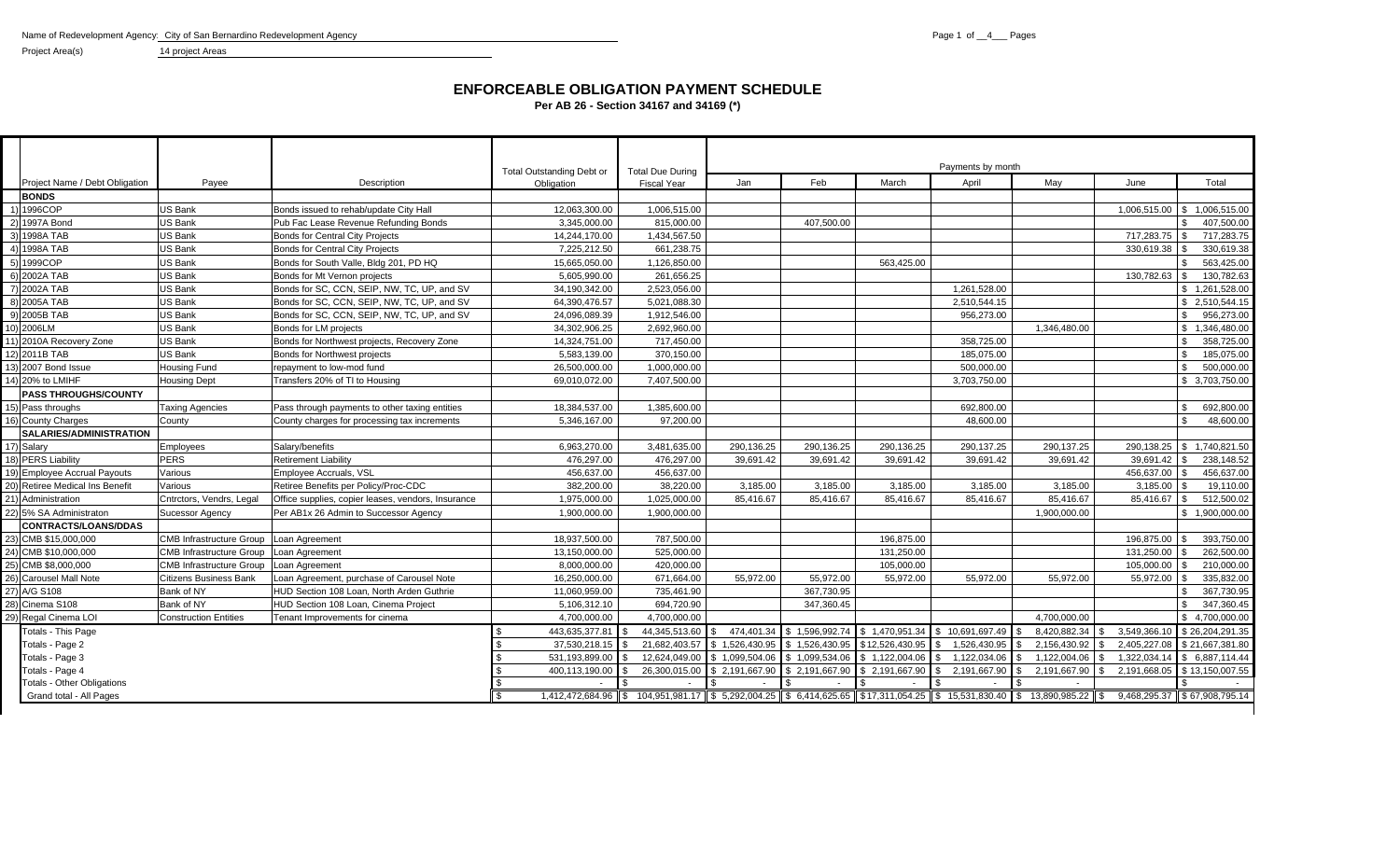Name of Redevelopment Agency City of San Bernardino Redevelopment Agency **Page 2 of 4 Pages** Page 2 of 4 Pages

Project Area(s) 14 project Areas

## **ENFORCEABLE OBLIGATION PAYMENT SCHEDULE**

**Per AB 26 - Section 34167 and 34169 (\*)**

|     |                                        |                                 |                                                    |                                                |                                                                                    | Payments by month |            |               |            |                             |                                |                 |
|-----|----------------------------------------|---------------------------------|----------------------------------------------------|------------------------------------------------|------------------------------------------------------------------------------------|-------------------|------------|---------------|------------|-----------------------------|--------------------------------|-----------------|
|     | Project Name / Debt Obligation         | Payee                           | Description                                        | <b>Total Outstanding</b><br>Debt or Obligation | <b>Total Due During</b><br><b>Fiscal Year</b>                                      | Jan               | Feb        | March         | April      | May                         | June                           | Total           |
|     | <b>CONTRACTS/LOANS/DDAs</b>            |                                 |                                                    |                                                |                                                                                    |                   |            |               |            |                             |                                |                 |
| 30) | Hillwood DDA/OPA                       | <b>Hillwood Properties</b>      | Tax sharing Agreements                             | 1,274,000.00                                   | 350.000.00                                                                         |                   |            |               |            | 350,000.00                  |                                | 350,000.00      |
| 31) | <b>BP CA-Remediation</b>               | <b>BP CA</b>                    | Tax sharing Agreements                             | 865,000.00                                     | 95,000.00                                                                          |                   |            |               |            |                             | 95,000.00 \$                   | 95,000.00       |
|     | 32) Young Electric Sign Co.            | <b>YESCO</b>                    | Tax sharing Agreement/OPA                          | 261,761.00                                     | 36,000.00                                                                          |                   |            |               |            |                             | $36,000.00$ \$                 | 36,000.00       |
| 33) | Perris Campus Plaza                    | <b>ICO Development</b>          | Tax sharing Agreements                             | 285,782.00                                     | 45,609.00                                                                          |                   |            |               |            |                             | 45,609.00 \$                   | 45,609.00       |
| 34) | <b>Waterman Holdings</b>               | Waterman Holdings               | Tax sharing Agreements                             | 1,890,000.00                                   | 30,000.00                                                                          |                   |            |               |            | 30,000.00                   |                                | 30,000.00       |
| 35) | <b>Yellow Freight DDA</b>              | Yellow Freight DDA              | Tax sharing Agreements                             | 160.000.00                                     | 160.000.00                                                                         |                   |            |               |            |                             | 160.000.00 \$                  | 160.000.00      |
| 36) | Mapei                                  | Mapei                           | Tax sharing Agreements/OPA                         | 22,000.00                                      | 10,800.00                                                                          |                   |            |               |            |                             | 10,800.00                      | 10,800.00       |
| 37) | <b>Lilburn and Associates</b>          | Lilburn and Assoc               | <b>EIR -Arden and Guthrie Props</b>                | 70,000.00                                      | 70,000.00                                                                          | 11,666.67         | 11,666.67  | 11,666.67     | 11,666.67  | 11,666.66                   | 11,666.66                      | 70,000.00       |
| 38) | Ludwig Engineering                     | Ludwig Engineering              | Engineering/Construction Mangement                 | 300,720.00                                     | 300,720.00                                                                         | 50,120.00         | 50,120.00  | 50,120.00     | 50,120.00  | 50,120.00                   | $50,120.00$ \\$                | 300,720.00      |
|     | 39) Trans Tech                         | TransTech                       | <b>Engineering/Construction Mangement</b>          | 81,000.00                                      | 81,000.00                                                                          | 13,500.00         | 13.500.00  | 13,500.00     | 13,500.00  | 13,500.00                   | 13,500.00 \$                   | 81,000.00       |
| 40) | In-N-Out Burger                        | In-N-Out                        | Soil Remediation - Escrow Account                  | 200,000.00                                     | 200,000.00                                                                         |                   |            |               |            |                             | 200,000.00 \$                  | 200,000.00      |
| 41) | <b>RBF</b>                             | <b>RBF</b>                      | EIR - Merged Area B                                | 25,000.00                                      | 25,000.00                                                                          | 4,166.67          | 4,166.67   | 4,166.67      | 4,166.67   | 4,166.66                    | 4,166.66 \$                    | 25,000.00       |
| 42) | Rosenow Spevacek Group                 | Rosenow Spevacek Grp            | Plan Amendment for Merger B                        | 25,000.00                                      | 25,000.00                                                                          | 4,166.67          | 4.166.67   | 4.166.67      | 4.166.67   | 4.166.66                    | 4,166.66                       | 25,000.00       |
| 43) | Purchase Orders***                     | Various                         | Encumbered budgeted Purchases                      | 410,773.00                                     | 410,773.00                                                                         | 68,462.17         | 68,462.17  | 68,462.17     | 68,462.17  | 68,462.17                   | 68,462.17 \$                   | 410,773.02      |
|     | 44) Woolworth Bldg                     |                                 | Reynolds San Bernardino Purchase of Woolworth Bldg | 566,724.15                                     | 30,043.57                                                                          | 2,503.63          | 2,503.63   | 2,503.63      | 2,503.63   | 2,503.63                    | $2,503.63$ \$                  | 15,021.78       |
|     | 45) Streetscape-4th St, Phase 1        | <b>AECOM</b>                    | 4th Street Construction Drawings                   | 35,000.00                                      | 35,000.00                                                                          | 5,833.33          | 5.833.33   | 5.833.33      | 5.833.33   | 5.833.33                    | $5,833.35$ \$                  | 35,000.00       |
|     | 46) Construction Management            | <b>Allwest Development</b>      | University Parkway                                 | 89,052.00                                      | 89,052.00                                                                          | 14,842.00         | 14.842.00  | 14,842.00     | 14,842.00  | 14,842.00                   | 14,842.00 \$                   | 89,052.00       |
| 47) | <b>ARCO Offsite Improvements</b>       | Various                         | Dev Agreement for Street Improvements              | 400,000.00                                     | 110,000.00                                                                         |                   |            |               |            |                             | 110,000.00                     | 110,000.00      |
| 48) | Infrastructure Watson OPA              | <b>Watson Properties</b>        | OPA, housing-Retail project infrastructure         | 780,000.00                                     | 780,000.00                                                                         | 130000.00         | 130000.00  | 130000.00     | 130000.00  | 130000.00                   | 130000.00 \$                   | 780,000.00      |
| 49) | Streetscape-4th St, Phase 1            | Construction                    | Construction, Implementation                       | 2,500,000.00                                   | 2,500,000.00                                                                       | 416,666.67        | 416,666.67 | 416,666.67    | 416,666.67 | 416,666.67                  | 416,666.65                     | 2,500,000.00    |
| 50) | <b>Computer Options</b>                | Computer Options, Inc           | IT Service Contract, LAN server maint              | 36,000.00                                      | 36,000.00                                                                          | 6,000.00          | 6,000.00   | 6,000.00      | 6,000.00   | 6,000.00                    | $6,000.00$ \$                  | 36,000.00       |
|     | 51) Vanir Construction Services        | Vanir-Regal                     | <b>Construction Services</b>                       | 57,943.00                                      | 57,943.00                                                                          | 9,657.17          | 9,657.17   | 9,657.17      | 9,657.17   | 9,657.17                    | $9,657.15$ \$                  | 57,943.00       |
| 52) | <b>State Court House</b>               | Willdan Engineering             | Sewer Relocation for new State Crthse              | 126,484.00                                     | 126,484.00                                                                         |                   |            |               |            |                             | 126,484.00 \$                  | 126,484.00      |
|     | 53) GIS Licensed Software              | City of San Bernardino          | GIS software maintenance (1/3)                     | 25,433.00                                      | 25,433.00                                                                          |                   |            |               |            |                             | 25,433.00                      | 25,433.00       |
|     | 54) Salvation Army                     | <b>Salvation Army</b>           | Property Acquisition and Relocation                | 1,000,000.00                                   | 250,000.00                                                                         |                   |            |               |            | 250,000.00                  |                                | 250,000.00      |
| 55) | <b>Financial Software</b>              | Springbrook                     | Final Pymnt/Annual License Fee                     | 67,600.00                                      | 67,600.00                                                                          |                   |            |               |            |                             | 67,600.00                      | 67,600.00       |
| 56) | <b>Financial Software</b>              | ICCS                            | Former Financial Software License                  | 6,600.00                                       | 6,600.00                                                                           | 1,100.00          | 1,100.00   | 1,100.00      | 1,100.00   | 1,100.00                    | 1,100.00                       | 6,600.00        |
| 57) | <b>ICO Development</b>                 | Jian Torkian                    | <b>Development Agreement</b>                       | 145.000.00                                     | 145,000.00                                                                         | 24,166.66         | 24,166.66  | 24,166.66     | 24,166.66  | 24,166.66                   | 24,166.70 \$                   | 145,000.00      |
|     | 58) State Agreement for Courthouse TBD |                                 | Offsite Improvements Crthse-open 2014              | 2,500,000.00                                   |                                                                                    |                   |            |               |            |                             | \$                             | 2,500,000.00    |
|     | 59) Placo v RDA                        | Lewis Brisbois                  | Foreclosure litigation expenses                    | 200,000.00                                     | 200,000.00                                                                         | 33,333.33         | 33,333.33  | 33,333.33     | 33,333.33  | 33,333.33                   | $33,333.35$ \$                 | 200,000.00      |
|     | 60) Grant Obligations                  | Various                         | Agency portion of grant match                      | 123,976.00                                     | 123,976.00                                                                         | 20,662.67         | 20,662.67  | 20,662.67     | 20,662.67  | 20,662.67                   | $20,662.65$ \$                 | 123,976.00      |
| 61) | Laserfiche                             | <b>Complt Paperless Solutns</b> | Laserfiche maintenance & Doc supprt                | 1,870.00                                       | 1,870.00                                                                           |                   |            |               |            |                             | 1,870.00 \$                    | 1,870.00        |
| 62) | Litigation (Peart v. City of SB)       | Lewis Brisbois                  | Legal Representation for Litigation                | 25,000.00                                      | 25,000.00                                                                          | 4,166.66          | 4,166.66   | 4,166.66      | 4,166.66   | 4,166.66                    | 4,166.70 \$                    | 25,000.00       |
| 63) | Litigation (RDA v. Alvarez)            | Lockwood & Arias                | Legal Representation for Litigation                | 50,000.00                                      | 50,000.00                                                                          | 8,333.33          | 8,333.33   | 8,333.33      | 8,333.33   | 8,333.33                    | $8,333.35$ \$                  | 50,000.00       |
|     | 64) Soil Remediation                   | <b>Brown and Caldwell</b>       | 4th and E Street Property                          | 360,000.00                                     | 120,000.00                                                                         | 20,000.00         | 20,000.00  | 20,000.00     | 20,000.00  | 20,000.00                   | $20,000.00$ \\$                | 120,000.00      |
| 65) | <b>Inland Center Mall</b>              | Various                         | Stscape, reader brd, strt improvements             | 8,000,000.00                                   | 500,000.00                                                                         | 83,333.33         | 83,333.33  | 83,333.33     | 83,333.33  | 83,333.33                   | 83,333.35 \$                   | 500,000.00      |
| 66) | <b>Citizen Disaster Relocation</b>     | Various                         | Code Enforcement Disaster Relocation               | 62,500.00                                      | 62,500.00                                                                          | 10,416.66         | 10,416.66  | 10,416.66     | 10,416.66  | 10,416.66                   | 10,416.70<br>l \$              | 62,500.00       |
| 67) | Downtown Transit Center                | Omnitrans                       | Multi Jurisdictional Agreement                     | 3,500,000.00                                   | 3,500,000.00                                                                       | 583,333.33        | 583,333.33 | 583,333.33    | 583,333.33 | 583,333.33                  | 583,333.35<br>\$               | 3,500,000.00    |
| 68) | Arden Guthrie Loan                     | <b>Housing Fund</b>             | conversion of properties to commercial             | 11,000,000.00                                  | 11,000,000.00                                                                      |                   |            | 11,000,000.00 |            |                             |                                | \$11,000,000.00 |
|     |                                        |                                 |                                                    |                                                |                                                                                    |                   |            |               |            |                             |                                | $\sim$          |
|     |                                        |                                 |                                                    |                                                |                                                                                    |                   |            |               |            |                             |                                |                 |
|     | <b>Totals - This Page</b>              |                                 |                                                    |                                                | $$37,530,218.15$ $$21,682,403.57$ $$1,526,430.95$ $$1,526,430.95$ $$12,526,430.95$ |                   |            |               | l \$       | 1,526,430.95 \$2,156,430.92 | \$2,405,227.08 \$24,167,381.80 |                 |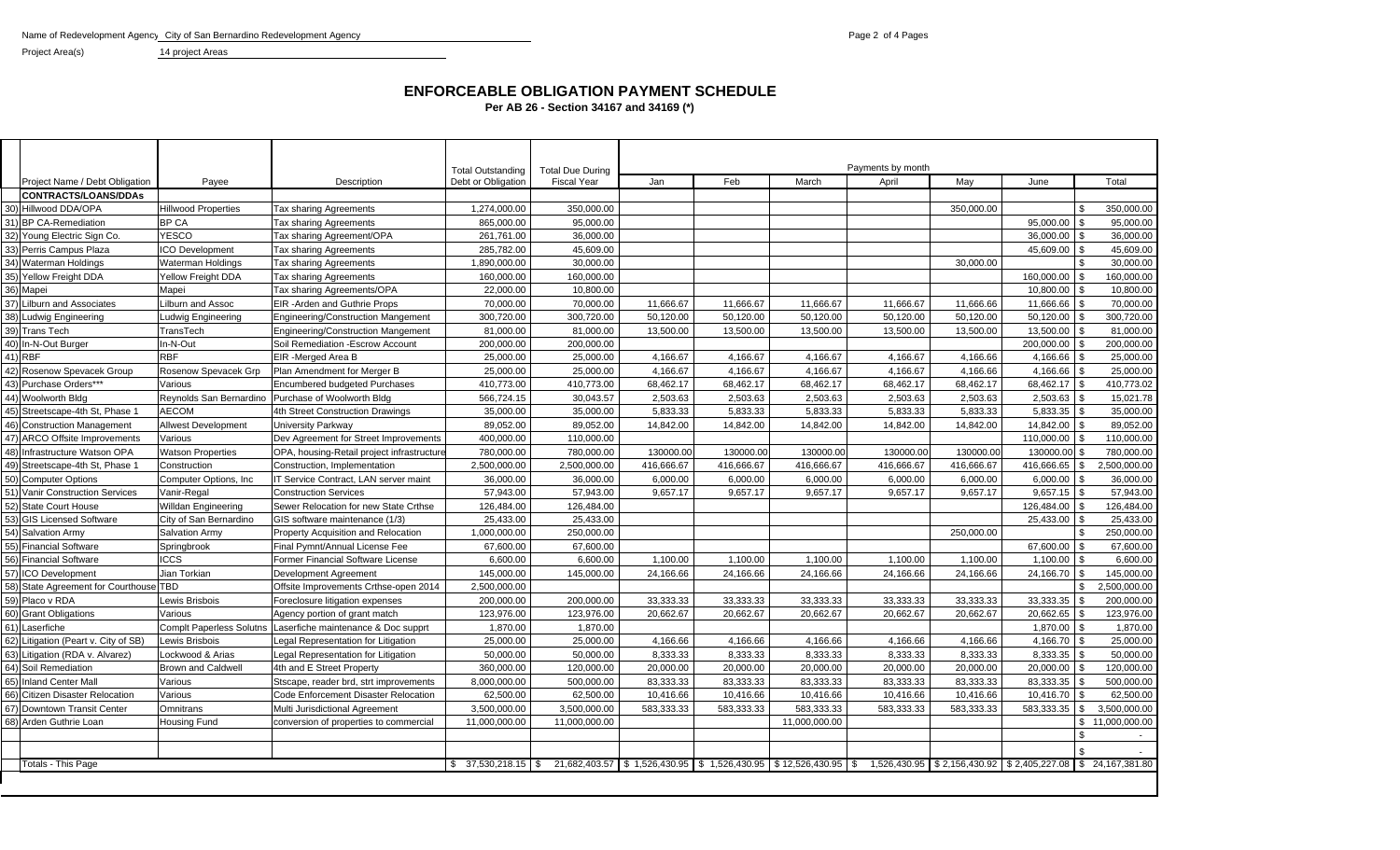Name of Redevelopment Agency City of San Bernardino Redevelopment Agency 14 project Areas

Project Area(s)

## **ENFORCEABLE OBLIGATION PAYMENT SCHEDULE** Per AB 26 - Section 34167 and 34169 (\*)

|                                    |                            |                                             | <b>Total Outstanding</b> | <b>Total Due During</b> |                       |              | Payments by month |            |                                                 |               |                                            |
|------------------------------------|----------------------------|---------------------------------------------|--------------------------|-------------------------|-----------------------|--------------|-------------------|------------|-------------------------------------------------|---------------|--------------------------------------------|
| Project Name / Debt Obligation     | Payee                      | Description                                 | Debt or Obligation       | <b>Fiscal Year</b>      | Jan                   | Feb          | March             | April      | May                                             | June          | Total                                      |
| <b>CONTRACTS</b>                   |                            |                                             |                          |                         |                       |              |                   |            |                                                 |               |                                            |
| 68) Façade Grants                  | 4 Businesses               | Contracts                                   | 40,000.00                | 40,000.00               |                       |              | 10,000.00         | 10,000.00  | 10,000.00                                       | 10,000.00     | 40,000.00                                  |
| 69) Soil Remediation               | TBD                        | Soil Remediation - Escrow Account           | 200,000.00               | 200,000.00              |                       |              |                   |            |                                                 | 200,000.00    | 200,000.00<br>\$                           |
| 70) Oversight Board Support        | Various                    | Per legislation, staff and other support OB | 50,000.00                | 50,000.00               |                       |              | 12,500.00         | 12,500.00  | 12,500.00                                       | 12,500.00     | 50,000.00                                  |
| 71) Mall Security and Janitorial   | Carousel Mall LLC          | <b>Reciprocal Easement Agreement</b>        | 900,000.00               | 900,000.00              | 75,000.00             | 75,000.00    | 75,000.00         | 75,000.00  | 75,000.00                                       | 75,000.00     | 450,000.00                                 |
| 72) Theatre Production             | The Booking Group*         | Beauty and the Beast/no cancellation        | 445,400.00               |                         |                       |              |                   |            |                                                 |               | 445,400.00<br>\$                           |
| 73) Theatre Production             | The Booking Group*         | Shrek/no cancellation                       | 280,200.00               |                         |                       |              |                   |            |                                                 |               | 280,200.00<br>$\mathbb{S}$                 |
| 74) Theatre Production             | Columbia Artist Theatrical | Blueman Group/no cancellation               | 199,250.00               |                         |                       |              |                   |            |                                                 |               | 199,250.00<br>. ድ                          |
| 75) Theatre Production             | Paradise Artist*           | Righteous Bros./no cancellation             | 45,000.00                |                         |                       |              |                   |            |                                                 |               | 45,000.00<br>\$                            |
| 76) Master Svcs Agreement          | City of San Bernardino     | Risk Mngmnt, HR, Call Cntr, Council ofc     | 600,000.00               | 600,000.00              | 100,000.00            | 100,000.00   | 100,000.00        | 100,000.00 | 100,000.00                                      | 100,000.00    | 600,000.00<br>\$                           |
| SBx/Omnitrans Bus Line<br>77)      | City/Contractors           | Bus permits/infrastructure/Cooperative Agre | 1.200.000.00             | 1,200,000.00            | 100,000.00            | 100.000.00   | 100,000.00        | 100.000.00 | 100,000.00                                      | 100,000.00    | 600.000.00                                 |
| 78) Capital Project Funding Agrmnt | <b>SBEDC</b>               | Funding Agreement for CIP Projects          | 525,000,000.00           | 7,400,000.00            | 616,666.66            | 616,666.66   | 616,666.66        | 616,666.66 | 616,666.66                                      | 616,666.70 \$ | 3,700,000.00                               |
| 79) Development Agreement/Mall     | Panattoni Dev Company      | 2010 Assignment Agreement/Dev Mall          | 200,000.00               | 200,000.00              | 33,333.33             | 33,333.33    | 33,333.33         | 33,333.33  | 33,333.33                                       | 33,333.35     | 200,000.00<br><b>S</b>                     |
| <b>PROPERTY MAINTENANCE</b>        |                            |                                             |                          |                         |                       |              |                   |            |                                                 |               |                                            |
| 80) Baseball Stadium               | Various                    | Repair and Maint of baseball stadium        | 132,882.00               | 132,882.00              | 11,073.50             | 11,073.50    | 11,073.50         | 11,073.50  | 11,073.50                                       | 11,073.50     | 66,441.00<br>- \$                          |
| 81) California Theatre             | Various                    | Repair and Maint of historic theatre        | 300,000.00               | 300,000.00              | 25,000.00             | 25,000.00    | 25,000.00         | 25,000.00  | 25,000.00                                       | 25,000.00     | 150,000.00<br>- \$                         |
| 82) Sturges Theater                | Various                    | Repair and Maint of historic theatre        | 60,000.00                | 60,000.00               | 10,000.00             | 10,000.00    | 10,000.00         | 10,000.00  | 10,000.00                                       | 10,000.00     | 60,000.00<br>\$                            |
| 83)<br>Cinema property             | Various                    | Repair /Maint of cinema theater (roof, AC)  | 980,000.00               | 980,000.00              | 81,666.66             | 81,666.66    | 81,666.66         | 81,666.66  | 81,666.66                                       | 81,666.66     | 489,999.96                                 |
| 84) Land and buildings             | Various                    | Weed abate, maintain blds and prop, util    | 461,167.00               | 461,167.00              | 38,430.58             | 38,460.58    | 38,430.58         | 38,460.58  | 38,430.58                                       | 38,460.58     | 230,673.48<br>\$                           |
| 85) Golf Course Ground lease       | Various                    | Maintain golf course/ utilities             | 100,000.00               | 100,000.00              | 8,333.33              | 8,333.33     | 8,333.33          | 8,333.33   | 8,333.33                                        | 8,333.35      | 50,000.00<br>- \$                          |
|                                    |                            |                                             |                          |                         |                       |              |                   |            |                                                 |               | $\mathfrak{L}$<br>$\overline{\phantom{a}}$ |
|                                    |                            |                                             |                          |                         |                       |              |                   |            |                                                 |               | $\mathfrak{L}$<br>$\sim$                   |
|                                    |                            |                                             |                          |                         |                       |              |                   |            |                                                 |               | $\mathbf{\hat{S}}$<br>$\sim$               |
|                                    |                            |                                             |                          |                         |                       |              |                   |            |                                                 |               | \$<br>$\sim$                               |
|                                    |                            |                                             |                          |                         |                       |              |                   |            |                                                 |               | \$<br>$\sim$                               |
|                                    |                            |                                             |                          |                         |                       |              |                   |            |                                                 |               | $\mathbf{s}$<br>$\sim$ $-$                 |
|                                    |                            |                                             |                          |                         |                       |              |                   |            |                                                 |               | $\mathfrak{L}$<br>$\sim$                   |
|                                    |                            |                                             |                          |                         |                       |              |                   |            |                                                 |               | \$<br>$\sim$                               |
|                                    |                            |                                             |                          |                         |                       |              |                   |            |                                                 |               | $\mathbf{s}$<br>$\sim$                     |
|                                    |                            |                                             |                          |                         |                       |              |                   |            |                                                 |               | $\mathbf{s}$<br>$\sim$                     |
|                                    |                            |                                             |                          |                         |                       |              |                   |            |                                                 |               | $\mathfrak{L}$<br>$\sim$                   |
|                                    |                            |                                             |                          |                         |                       |              |                   |            |                                                 |               | $\mathbb{S}$<br>$\sim 10^{-1}$             |
|                                    |                            |                                             |                          |                         |                       |              |                   |            |                                                 |               | $\mathbf{s}$<br>$\sim$                     |
|                                    |                            |                                             |                          |                         |                       |              |                   |            |                                                 |               | $\mathbf{\hat{S}}$<br>$\sim$               |
|                                    |                            |                                             |                          |                         |                       |              |                   |            |                                                 |               | $\mathbb{S}$<br>$\sim$                     |
|                                    |                            |                                             |                          |                         |                       |              |                   |            |                                                 |               | \$<br>$\sim$                               |
|                                    |                            |                                             |                          |                         |                       |              |                   |            |                                                 |               | $\mathfrak{L}$<br>$\sim$                   |
|                                    |                            |                                             |                          |                         |                       |              |                   |            |                                                 |               | \$<br>$\sim$                               |
|                                    |                            |                                             |                          |                         |                       |              |                   |            |                                                 |               | $\mathbb{S}$<br>$\sim$ $-$                 |
|                                    |                            |                                             |                          |                         |                       |              |                   |            |                                                 |               | $\mathfrak{L}$<br>$\sim$                   |
|                                    |                            |                                             |                          |                         |                       |              |                   |            |                                                 |               | ፍ<br>$\sim$                                |
|                                    |                            |                                             |                          |                         |                       |              |                   |            |                                                 |               | . ድ                                        |
| Totals - This Page                 |                            |                                             | \$531,193,899.00         | -S<br>12,624,049.00     | \$<br>1,099,504.06 \$ | 1,099,534.06 | l \$              |            | 1,122,004.06 \$ 1,122,034.06 \$ 1,122,004.06 \$ | 1,322,034.14  | 7,856,964.44<br>\$                         |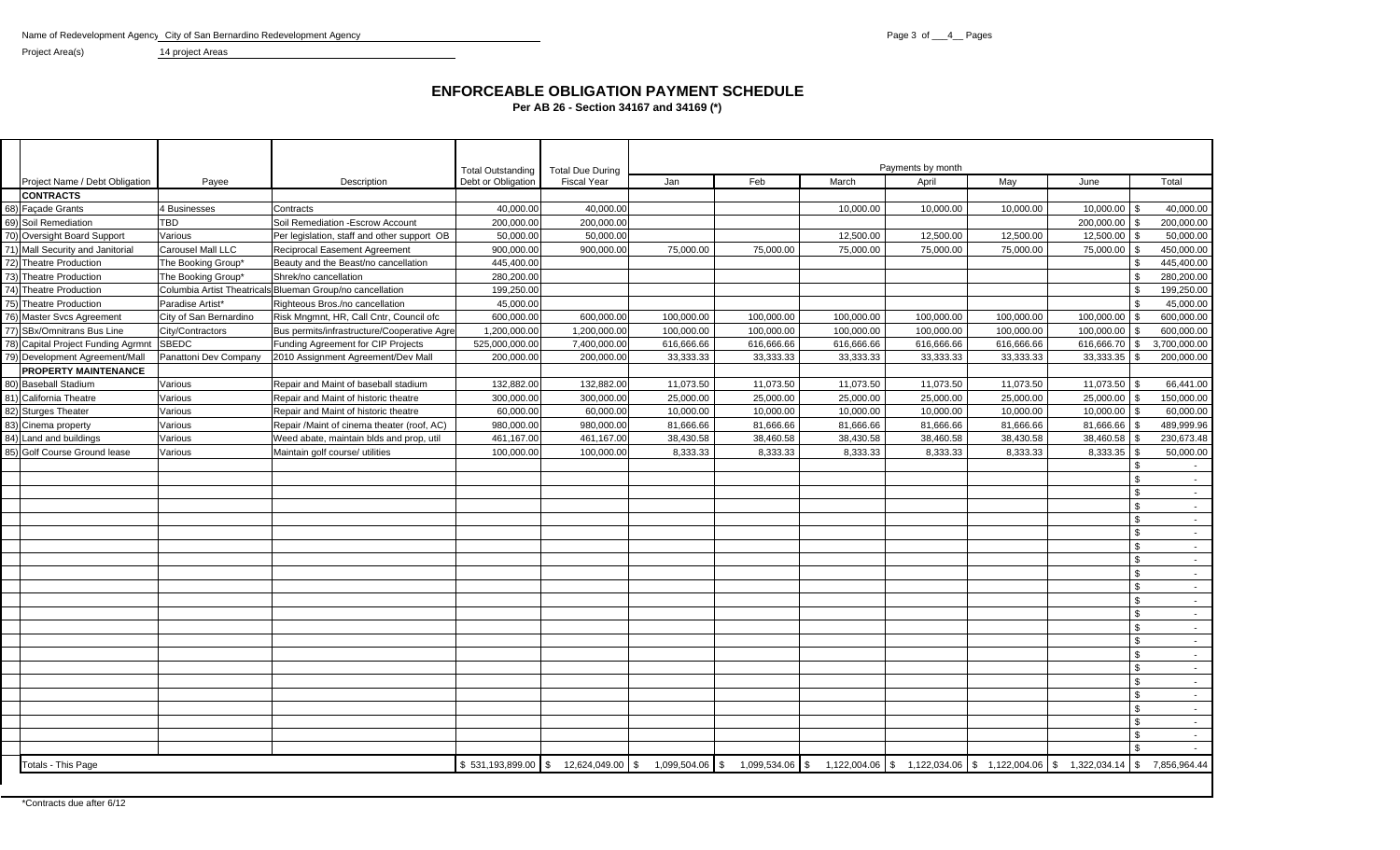Name of Redevelopment Agency City of San Bernardino Redevelopment Agency **Pages** Page 4 of \_4\_\_ Pages

Project Area(s) 14 project Areas

## **ENFORCEABLE OBLIGATION PAYMENT SCHEDULEPer AB 26 - Section 34167 and 34169 (\*)**

|      |                                         |                             |                                                                    | <b>Total Outstanding</b>        | <b>Total Due During</b> |                                                                                                         |              |              | Payments by month |              |              |                  |
|------|-----------------------------------------|-----------------------------|--------------------------------------------------------------------|---------------------------------|-------------------------|---------------------------------------------------------------------------------------------------------|--------------|--------------|-------------------|--------------|--------------|------------------|
|      | Project Name / Debt Obligation          | Payee                       | Description                                                        | Debt or Obligation              | <b>Fiscal Year</b>      | Jan                                                                                                     | Feb          | March        | April             | May          | June         | Total            |
|      | 1) Affordable Housing Solutions         | AHS                         | <b>Housing Capitalization Agreement</b>                            | $$375,000,000.00$ \\$           | 17,862,851.00           | 1,488,570.92                                                                                            | 1,488,570.92 | 1.488.570.92 | 1,488,570.92      | 1,488,570.92 | 1,488,570.95 | 8,931,425.55     |
|      | 2) Affordable Housing Solutions         | <b>AHS</b>                  | RDA sub-recipient agmt w/ AHS approved 9/21/09                     | 2,000,000.00<br>\$              | 800,000.00              | 66,666.67                                                                                               | 66,666.67    | 66,666.67    | 66,666.67         | 66,666.67    | 66,666.65    | 400,000.00       |
|      | 3) Affordable Housing Solutions         | <b>AHS</b>                  | RDA sub-recipient agmt w/ AHS amended 12/21/09                     | 1,000,000.00 \$<br>\$           | 400,000.00              | 33,333.33                                                                                               | 33,333.33    | 33,333.33    | 33,333.33         | 33,333.33    | 33,333.35    | 200,000.00       |
|      | 4) Affordable Housing Solutions         | <b>AHS</b>                  | RDA sub-recipient agmt w/ AHS amended 10/09                        | 4.000.000.00 \$<br>$\mathbb{S}$ | 1,600,000.00            | 133,333.33                                                                                              | 133,333.33   | 133,333.33   | 133,333.33        | 133,333.33   | 133,333.35   | 800,000.00       |
|      | 5) Sam Hughes                           | S. Hughes                   | employment contract                                                | 281,815.00 \$                   | 93,939.00               | 7,828.25                                                                                                | 7,828.25     | 7,828.25     | 7,828.25          | 7,828.25     | 7,828.25     | 46,969.50        |
|      | 6) Jennifer Mancebo                     | J. Mancebo                  | professional consultant services                                   | \$<br>25,000.00 \$              | 25,000.00               | 2,083.33                                                                                                | 2,083.33     | 2,083.33     | 2,083.33          | 2,083.33     | 2,083.35     | 12,500.00        |
|      | 7) MECH                                 | <b>MECH</b>                 | Developer Agreement - 19th & Sunrise approved 7/20                 | 2.000.000.00<br>\$              | 800.000.00              | 66.666.67                                                                                               | 66.666.67    | 66.666.67    | 66.666.67         | 66.666.67    | 66.666.65    | 400,000.00       |
|      | 8) MECH                                 | <b>MECH</b>                 | Amended Agreement - 19th & Sunrise approved 12/2                   | 2,000,000.00 \$<br>S.           | 800,000.00              | 66,666.67                                                                                               | 66,666.67    | 66,666.67    | 66,666.67         | 66,666.67    | 66,666.65    | 400,000.00       |
|      | 9) Shober Consulting                    | <b>Shober Consulting</b>    | relocation consultant - 19th and Sunrise approved 20 $\frac{1}{2}$ | 344,500.00 \$                   | 241,150.00              | 20,095.83                                                                                               | 20,095.83    | 20,095.83    | 20,095.83         | 20,095.83    | 20,095.85    | 120,575.00       |
|      | 10) Lugo Senior Apts                    | Meta Housing                | acq., predev., rehab. Loan with Meta Housing Corp.                 | $6.500.000.00$ \ \$<br>\$       | 1.300.000.00            | 108.333.33                                                                                              | 108.333.33   | 108.333.33   | 108.333.33        | 108.333.33   | 108.333.35   | 650,000.00       |
|      | 11) RSG                                 | <b>RSG</b>                  | housing loan and covenant monitoring services                      | \$<br>97,500.00 \$              | 32,500.00               | 2,708.33                                                                                                | 2,708.33     | 2,708.33     | 2,708.33          | 2,708.33     | 2,708.35     | 16,250.00        |
|      | 12) AmeriNaitonal                       | <b>AmeriNational</b>        | housing loan portfolio administration and monitoring               | \$<br>$90,000.00$ \$            | 30,000.00               | 2,500.00                                                                                                | 2,500.00     | 2,500.00     | 2,500.00          | 2,500.00     | 2,500.00     | 15,000.00        |
|      | 13) Oldtimers                           | <b>Oldtimers Foundation</b> | Mobilehome Park Rehab Ioan Agreement                               | 552,000.00 \$<br>\$             | 184,000.00              | 15,333.33                                                                                               | 15,333.33    | 15,333.33    | 15,333.33         | 15,333.33    | 15,333.35    | 92,000.00        |
|      | 14) Oldtimers                           | <b>Oldtimers Foundation</b> | Elderly/Special Needs Grant Repair Agreement                       | \$<br>108,000.00 \$             | 36,000.00               | 3,000.00                                                                                                | 3,000.00     | 3,000.00     | 3,000.00          | 3,000.00     | 3,000.00     | 18,000.00        |
|      | 15) Neighborhood Housing Services NHSIE |                             | Single Family Beautification Grant Agreement                       | 2,354,625.00<br>\$              | 784,875.00              | 65,406.25                                                                                               | 65,406.25    | 65,406.25    | 65,406.25         | 65,406.25    | 65,406.25    | 392,437.50       |
|      | 16) Neighborhood Housing Services NHSIE |                             | Single Family Rehabilitation Loan Agreement                        | \$<br>862.500.00 \$             | 287,500.00              | 23,958.33                                                                                               | 23.958.33    | 23.958.33    | 23,958.33         | 23.958.33    | 23,958.35    | 143,750.00       |
|      | 17) Neighborhood Housing Services NHSIE |                             | Homebuyer Education Program-Agreement                              | $\mathbb{S}$<br>$90,000.00$ \$  | 30,000.00               | 2,500.00                                                                                                | 2,500.00     | 2.500.00     | 2,500.00          | 2,500.00     | 2,500.00     | 15,000.00        |
|      | 18) Inland Housing development Co       | <b>IHDC</b>                 | Single Family Beautification Grant Agreement                       | $\mathbb{S}$<br>1,811,250.00 \$ | 603,750.00              | 50,312.50                                                                                               | 50,312.50    | 50,312.50    | 50,312.50         | 50,312.50    | 50,312.50    | 301,875.00       |
|      | 19) Inland Housing development Cor IHDC |                             | Single Family Rehabilitation Loan Agreement                        | \$<br>862,500.00 \$             | 287,500.00              | 23,958.33                                                                                               | 23,958.33    | 23,958.33    | 23,958.33         | 23,958.33    | 23,958.35    | 143,750.00       |
|      | 20) Del Richardson & Associates         | <b>DRA</b>                  | acquisition consultant - 19th and Sunrise Project                  | \$<br>108,500.00 \$             | 75,950.00               | 6,329.17                                                                                                | 6,329.17     | 6,329.17     | 6,329.17          | 6,329.17     | 6,329.15     | 37,975.00        |
|      | 21) CPSI                                | CPSI                        | Acquisition/Relocation consultant - 49th St                        | \$<br>25,000.00                 | 25,000.00               | 2,083.33                                                                                                | 2,083.33     | 2,083.33     | 2,083.33          | 2,083.33     | 2,083.35     | 12,500.00        |
| 22)  |                                         |                             |                                                                    |                                 |                         |                                                                                                         |              |              |                   |              |              | $\sim$           |
| 23)  |                                         |                             |                                                                    |                                 |                         |                                                                                                         |              |              |                   |              |              | $\sim$           |
| (24) |                                         |                             |                                                                    |                                 |                         |                                                                                                         |              |              |                   |              |              | \$<br>$\sim$     |
| 25)  |                                         |                             |                                                                    |                                 |                         |                                                                                                         |              |              |                   |              |              | $\sim$           |
| 26)  |                                         |                             |                                                                    |                                 |                         |                                                                                                         |              |              |                   |              |              | \$<br>$\sim$     |
| 27)  |                                         |                             |                                                                    |                                 |                         |                                                                                                         |              |              |                   |              |              | ፍ<br>$\sim$      |
| 28)  |                                         |                             |                                                                    |                                 |                         |                                                                                                         |              |              |                   |              |              | \$.<br>$\sim$    |
| 29)  |                                         |                             |                                                                    |                                 |                         |                                                                                                         |              |              |                   |              |              | \$.<br>$\sim$    |
| 30)  |                                         |                             |                                                                    |                                 |                         |                                                                                                         |              |              |                   |              |              | \$<br>$\sim$     |
| 31)  |                                         |                             |                                                                    |                                 |                         |                                                                                                         |              |              |                   |              |              | \$<br>$\sim$     |
| 32)  |                                         |                             |                                                                    |                                 |                         |                                                                                                         |              |              |                   |              |              | \$<br>$\sim$     |
| 33)  |                                         |                             |                                                                    |                                 |                         |                                                                                                         |              |              |                   |              |              | \$<br>$\sim$     |
| 34)  |                                         |                             |                                                                    |                                 |                         |                                                                                                         |              |              |                   |              |              | \$<br>$\sim$     |
| 35)  |                                         |                             |                                                                    |                                 |                         |                                                                                                         |              |              |                   |              |              | \$<br>$\sim$     |
| 36)  |                                         |                             |                                                                    |                                 |                         |                                                                                                         |              |              |                   |              |              | \$.<br>$\sim$    |
| 37)  |                                         |                             |                                                                    |                                 |                         |                                                                                                         |              |              |                   |              |              | \$<br>$\sim$     |
| 38)  |                                         |                             |                                                                    |                                 |                         |                                                                                                         |              |              |                   |              |              | \$<br>$\sim$     |
| 39)  |                                         |                             |                                                                    |                                 |                         |                                                                                                         |              |              |                   |              |              | ፍ<br>$\sim$      |
| 40)  |                                         |                             |                                                                    |                                 |                         |                                                                                                         |              |              |                   |              |              |                  |
|      | <b>Totals - This Page</b>               |                             |                                                                    | $$400,113,190.00$ \ \$          |                         | 26,300,015.00 \$2,191,667.90 \$2,191,667.90 \$2,191,667.90 \$2,191,667.90 \$2,191,667.90 \$2,191,668.05 |              |              |                   |              |              | \$ 13,150,007.55 |
|      |                                         |                             |                                                                    |                                 |                         |                                                                                                         |              |              |                   |              |              |                  |